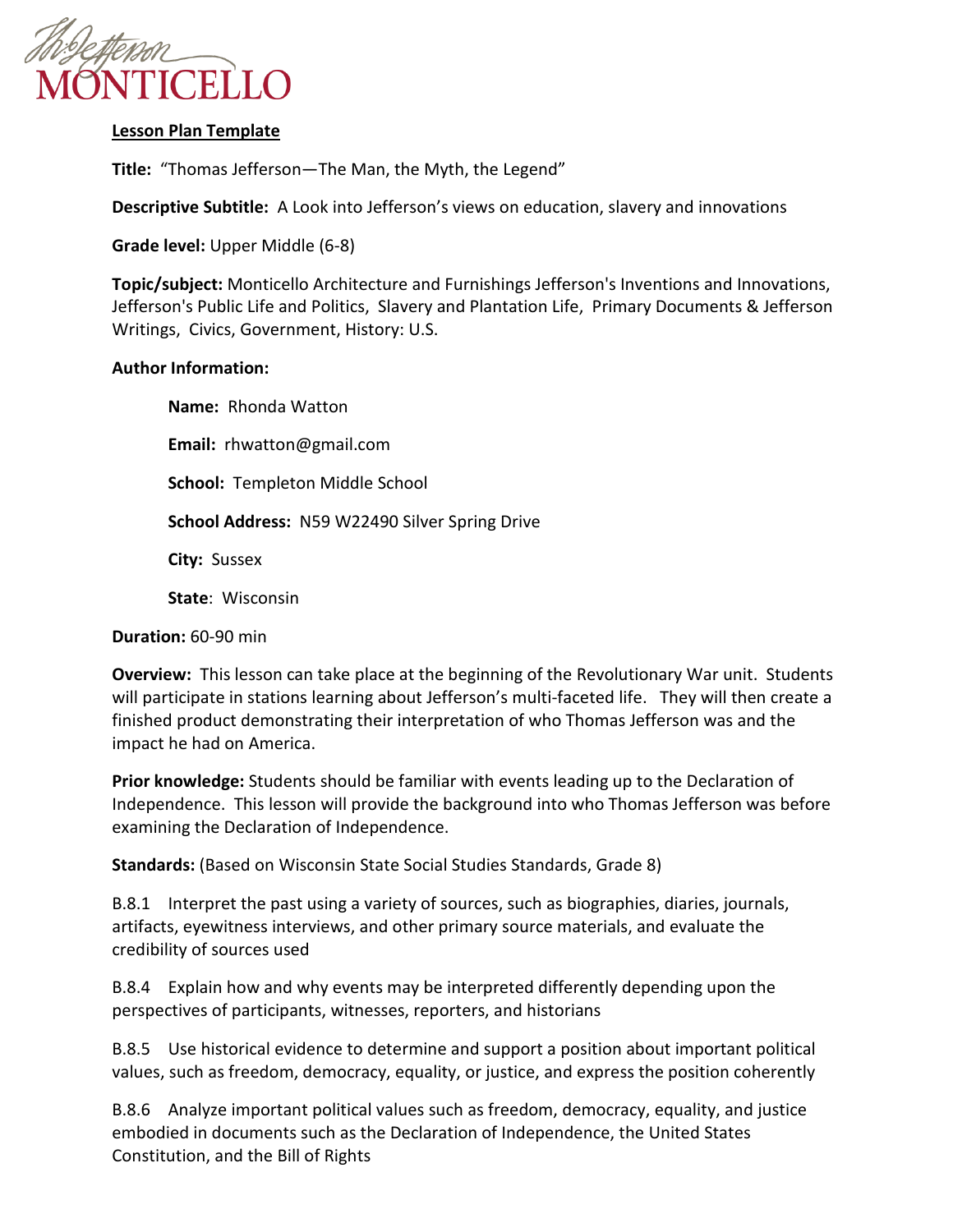

B.8.7 Identify significant events and people in the major eras of United States and world history

# **Objectives:**

*Students will demonstrate their understanding of who Thomas Jefferson was as an individual, what his beliefs were and what he valued. (big, transferable concepts and ideas represented in this lesson)*

*Students will be able to …* 

- *Use primary sources to interpret Jefferson's beliefs and values*
- *Compare and contrast elements from Jefferson's time to current day*
- *Identify advantages and disadvantages innovations of some of life in Jefferson's day*
- *Analyze Jefferson and create an outcome based project that defines their interpretation of his character and importance in American History*

*Students will know…* 

- *Jefferson's innovative ideas and how he applied it to Monticello*
- *Jefferson's perspective of education and his vision for the development of the University of Virginia*
- *What the life of a slave was like at Monticello, using first person accounts*

**Steps:** Provide teachers or students with instructions for completing the lesson or challenge, giving step by step directions. Indicate the time needed for each step.

- 1. Provide each students with the handout, "Thomas Jefferson—The Man, the Myth and the Legend." Individually, have them brainstorm as many ideas that they already know about Jefferson and place them around his portrait on page 1 of the handout.
- 2. Have students watch the brief introductory video to Monticello. [https://www.youtube.com/watch?v=C0\\_Y9DCXdoM](https://www.youtube.com/watch?v=C0_Y9DCXdoM)
- 3. Divide students into four groups. Have them each start at one of the four stations. Directions will be placed at each station as to what they specifically need to accomplish. They should record all of their responses on their handout. Collaborate over ideas as needed. Students should complete the stations about slavery, innovations and education, along with one topic of their choosing.
- 4. Once the student completed all of the stations, they should spend some time reflecting about what they just discovered and learned. Have them identify five characteristics of Jefferson that they feel are important and why.
- 5. Have students return to the first page of handout and highlight all of the facts surrounding Jefferson's portrait that they correctly identified. If it is not a correct fact, do not highlight. Have them add more to the page, as needed.
- 6. Discuss the activity and handouts as needed with the whole class, clarifying any questions students may still have.
- 7. Student will then complete a final project of their own that illustrates their perspective of the impact Jefferson had on the United States.